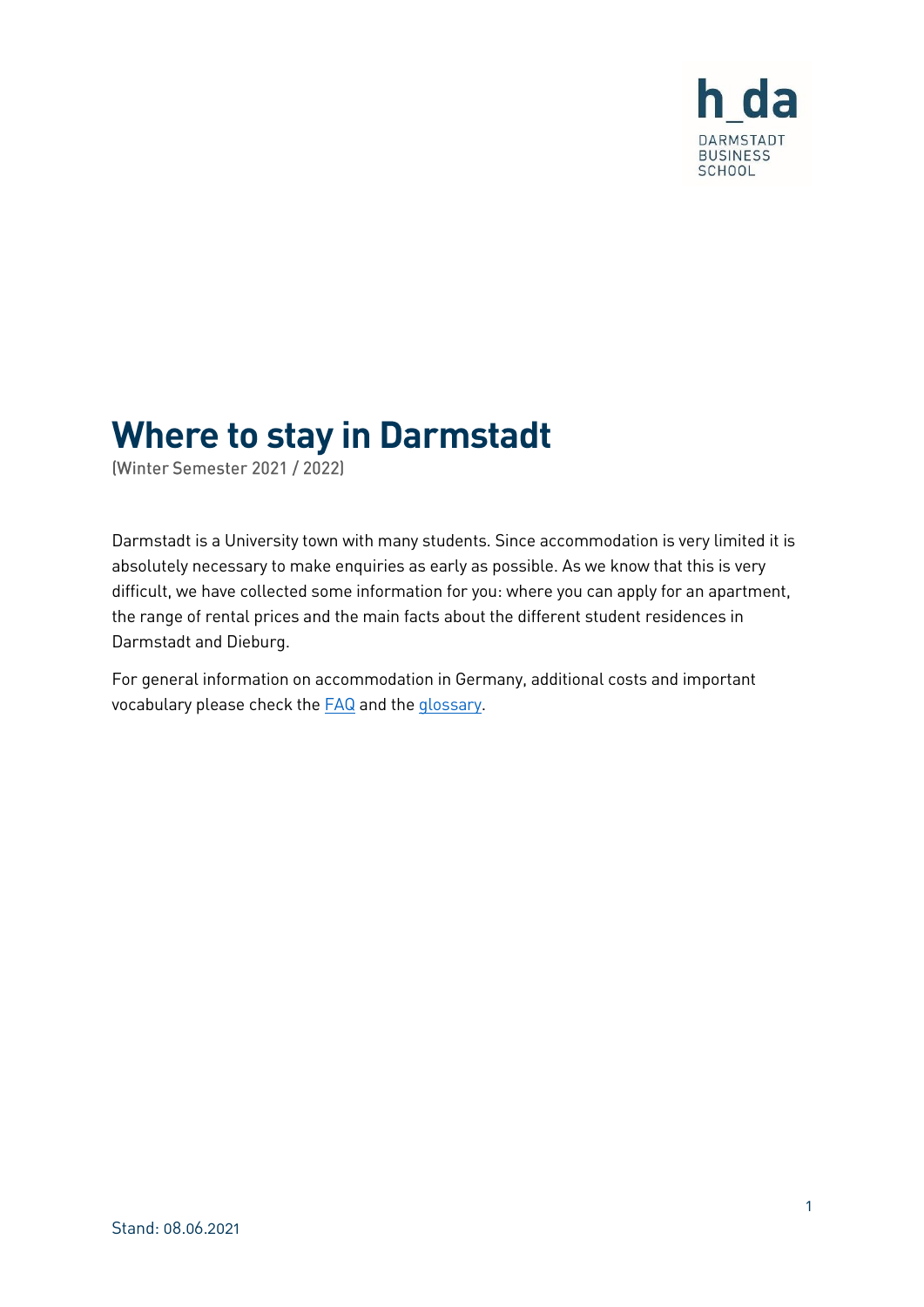

# Index

| Public providers of student residences<br>1. |                                                  | 3 |
|----------------------------------------------|--------------------------------------------------|---|
| 1.1                                          | Studierendenwerk Darmstadt                       | 3 |
| 1.2                                          | <b>HEAG Wohnbau</b>                              | 4 |
| 2.                                           | <b>Private Providers of (student) Residences</b> | 5 |
| 2.1 Smartments                               |                                                  | 5 |
| 2.2 The FIZZ                                 |                                                  | 6 |
| 2.3 Uninest                                  |                                                  | 6 |
| 2.4 Vegis                                    |                                                  | 7 |
| 2.5 Quartier 56                              |                                                  | 8 |
| 2.6 Stolze Haus                              |                                                  | 8 |
| 2.7 Katholische Hochschulgemeinde (KHG)      |                                                  | 9 |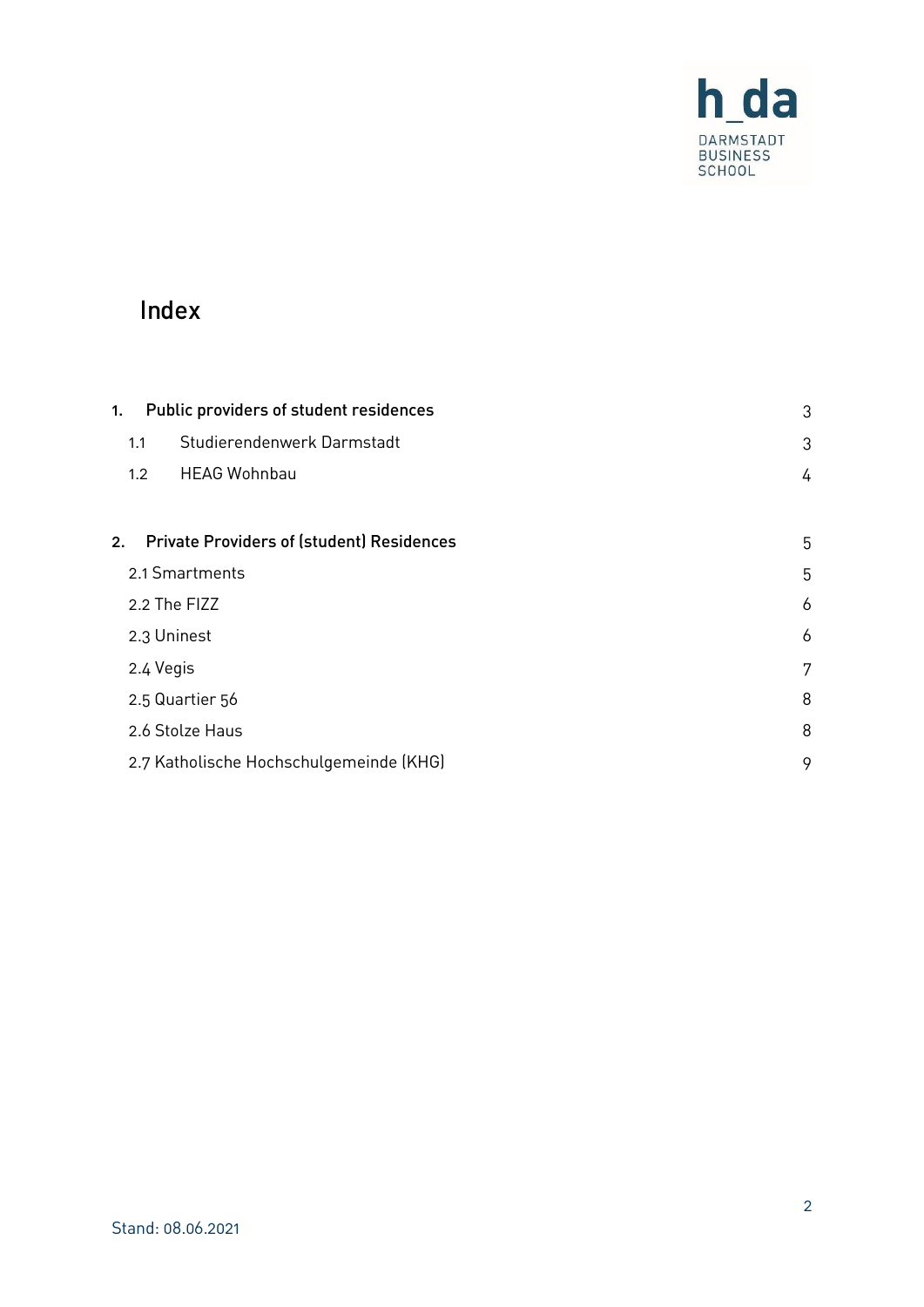

### <span id="page-2-0"></span>1. Public providers of student residences

Public student residences are in most cases the most affordable type of accommodation for students. Often they come fully furnished and are available in different room configurations, mostly similar to flat-shares with 2-4 tenants. An early application is needed because the rooms are sought after by many students. The advantages of living in a public student residence are: the landlord is not profit oriented to ensure affordable housing for students and the deposits are low. A disadvantage is that in the majority of cases you cannot choose your flat-mates.

# <span id="page-2-1"></span>1.1 Studierendenwerk Darmstadt

[Studierendenwerk Darmstadt](https://studierendenwerkdarmstadt.de/en/accomodation-service/) offers residences provided by Darmstadt's student union in ten different locations in Darmstadt.

The following link contains a [list of all the residence halls](https://studierendenwerkdarmstadt.de/en/accomodation-service/wohnanlagen/) provided by the student union in Darmstadt. Prices for monthly rent ranges from around 300€ up to approximately 500€ a month, depending on room size, shared flat or single apartment. The average rent of approximately 320€ (including heating) is made up of the basic rent plus ancillary costs. The basic rent varies according to the size of the room, the equipment provided and the type of accommodation. Using the laundry rooms or renting a car/motorbike parking space have to be paid separately.

#### Website[: http://studierendenwerkdarmstadt.de/en/accomodation-service/](http://studierendenwerkdarmstadt.de/en/accomodation-service/)

Rent: Ranging from 300€ to 500€, including water, heating, waste disposal, internet and in most residence halls electricity

#### Deposit: 3x base rent

Description: The Studierendenwerk Darmstadt has several student residences all located around the city centre. They have a variety of furnished and unfurnished types of accommodation in different price categories: flats, single rooms in corridor groups and rooms in flat shares. Two of the ten residence halls are rented out unfurnished: 'Neckarstraße' and 'Pallaswiesenstraße'. The other eight residence halls all feature a bed, cupboard, desk & chair, and a shelf. The kitchens feature fridge, oven and hob but no cutlery/crockery or external devices such as microwave or kettle.

Waiting Time: Please be aware that you may have to wait a while before an appropriate room can be found. It can take some time, depending on the current level of demand and the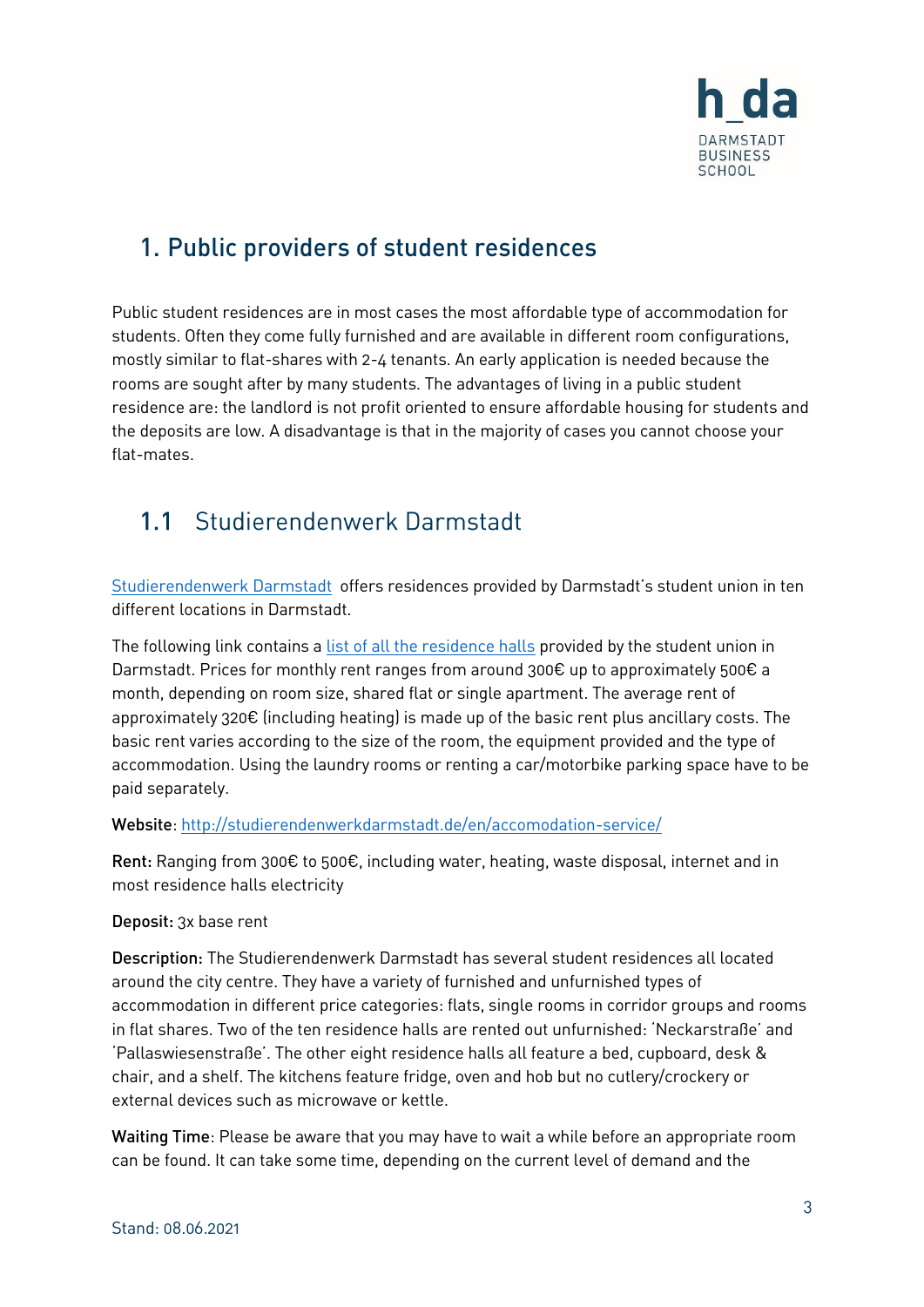

number of applicants. Therefore, we recommend to apply as early as possible – which means as soon as you applied for the MBA program. You do not need to wait until you got an admission letter and can apply online via:

<http://studierendenwerkdarmstadt.de/en/accomodation-service/online-bewerbung/>

Renting the room: When you get assigned to an apartment, you have to show the Studierendenwerk Darmstadt your enrolment receipt. For further information please check the website or get in contact via E-Mail: [wrv@stwda.de](mailto:wrv@stwda.de) or phone: +49.6151.16-29373.

# <span id="page-3-0"></span>1.2 HFAG Wohnbau

Another public provider of student residences in Darmstadt is [HEAG Wohnbau,](https://heagwohnbau.wordpress.com/tag/studentenwohnheim/) featuring several residence halls spread across Darmstadt. On top of that, HEAG Wohnbau is continuously working on expanding their offering.

Website: <https://heagwohnbau.wordpress.com/tag/studentenwohnheim/>

Description: At the moment HEAG Wohnbau consists of six residence halls and a total of around 880 rooms. Each one of the residence halls is well connected to public transportation and every room features fibre-glass high speed internet. All of the rooms feature an allinclusive rent, which covers ancillary expenses such as water, electricity, heating, internet and facility management. This way you can be sure not to face any additional costs. Generally, the rooms are all unfurnished.

Rent: The rent at HEAG Wohnbau residence halls ranges between 280€ plus advance payment of ancillary costs (if you use less electricity, water, heating than calculated, you will get part of the payment back) and 438€ all-inclusive rent featuring all the aforementioned ancillary costs.

Deposit: Between 300€-500€ depending on room size/monthly rent

Duration: at least six months, you can hand in your notice towards the end of semester

Waiting time: There is no waiting time, the tenants are allowed to offer their flats online and to look for a new tenant themselves.

Contact: HEAG Wohnbau GmbH, Bad Nauheimer Straße 4, 64289 Darmstadt

Phone: 06151 3600-300 (Mon-Thu 8-18, Fri 8-16, Sat 10-13)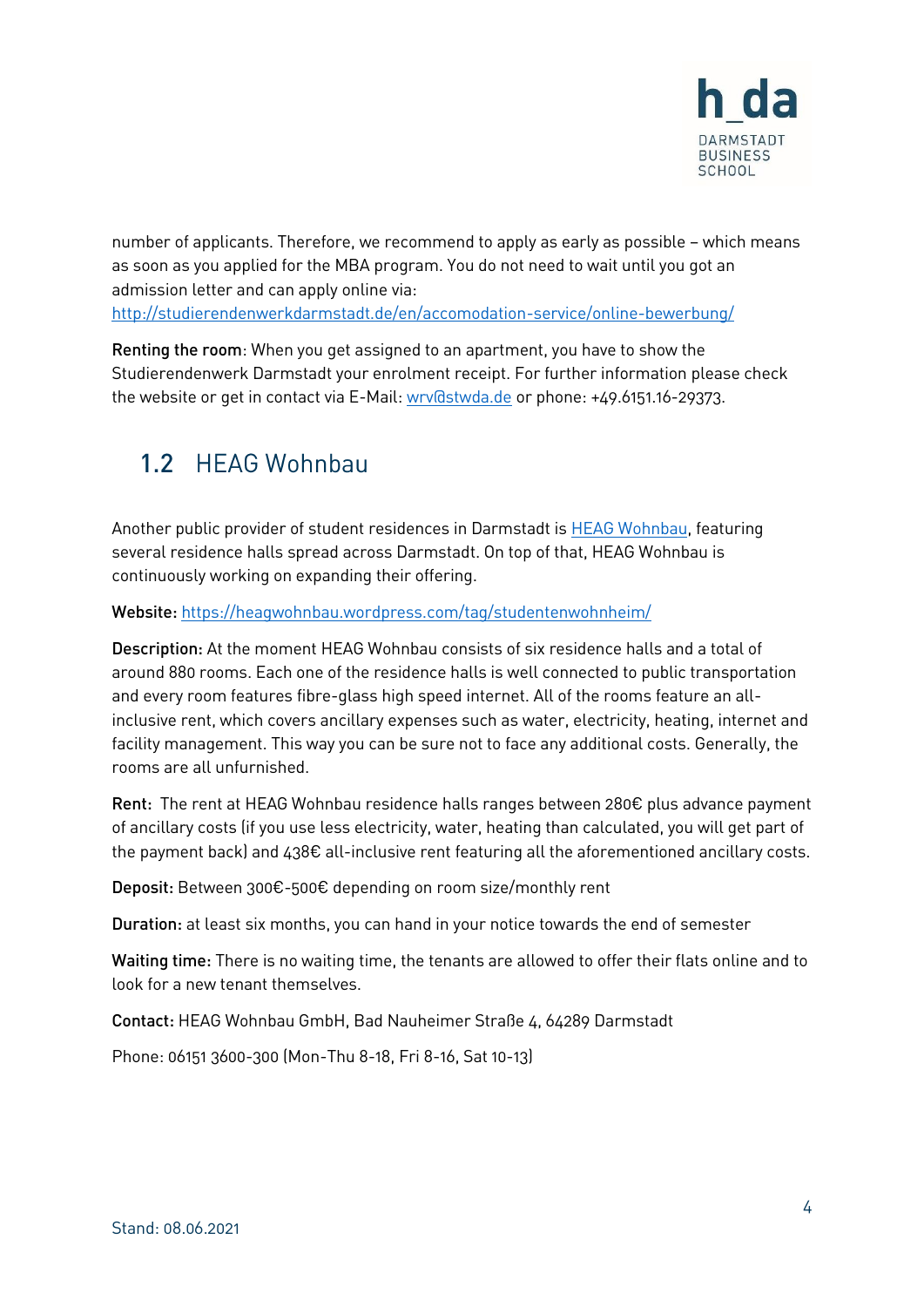

### <span id="page-4-0"></span>2. Private Providers of Istudentl Residences

Apart from the Studierendenwerk, there are private providers of student residences in and around Darmstadt. These residences are generally well equipped but therefore the prices range from around 450€ up to around 800€ a month. In residence halls of private providers, it is also more common to find single apartments, which also plays a part in higher pricing.

### <span id="page-4-1"></span>2.1 Smartments

[Smartments](https://www.smartments-student.de/en/locations/darmstadt-stephanstrasse) are fully equipped single or double apartments, which are located at the main campus of Hochschule Darmstadt and therefore are very practical since everything is accessible by foot.

Address: Stephanstraße 5, 64295 Darmstadt

Description: The Smartment student apartments are fully equipped with a private bathroom, kitchenette with fridge/freezer, microwave and ceramic hob as well as bed, desk and storage space. The monthly rent includes also operating costs. To use the laundrette, you will have to pay a small fee. Car parking spaces can be rented on request as well.

**Rent:** from 520€ for a single apartment/ from 495€ for a double apartment (shared between two students). Prices are including rent and all operating costs (water, electricity, internet and other operating costs).

<https://www.smartments-student.de/en/faq#c8132>

Deposit: 950€

Duration: At least 6 months, maximum 36 months

Location: The Smartment student apartments are very well connected to public transportation, there is a bus stop 300m away with Busses going to the Main station and the city centre every 10-15 minutes. You can also walk to the main station since it is only about one kilometre away. Additionally, there are several supermarkets, restaurants, cafés and the canteen of Hochschule Darmstadt within walking distance.

Contact: You can send your request via an [application form.](https://www.smartments-student.de/en/request)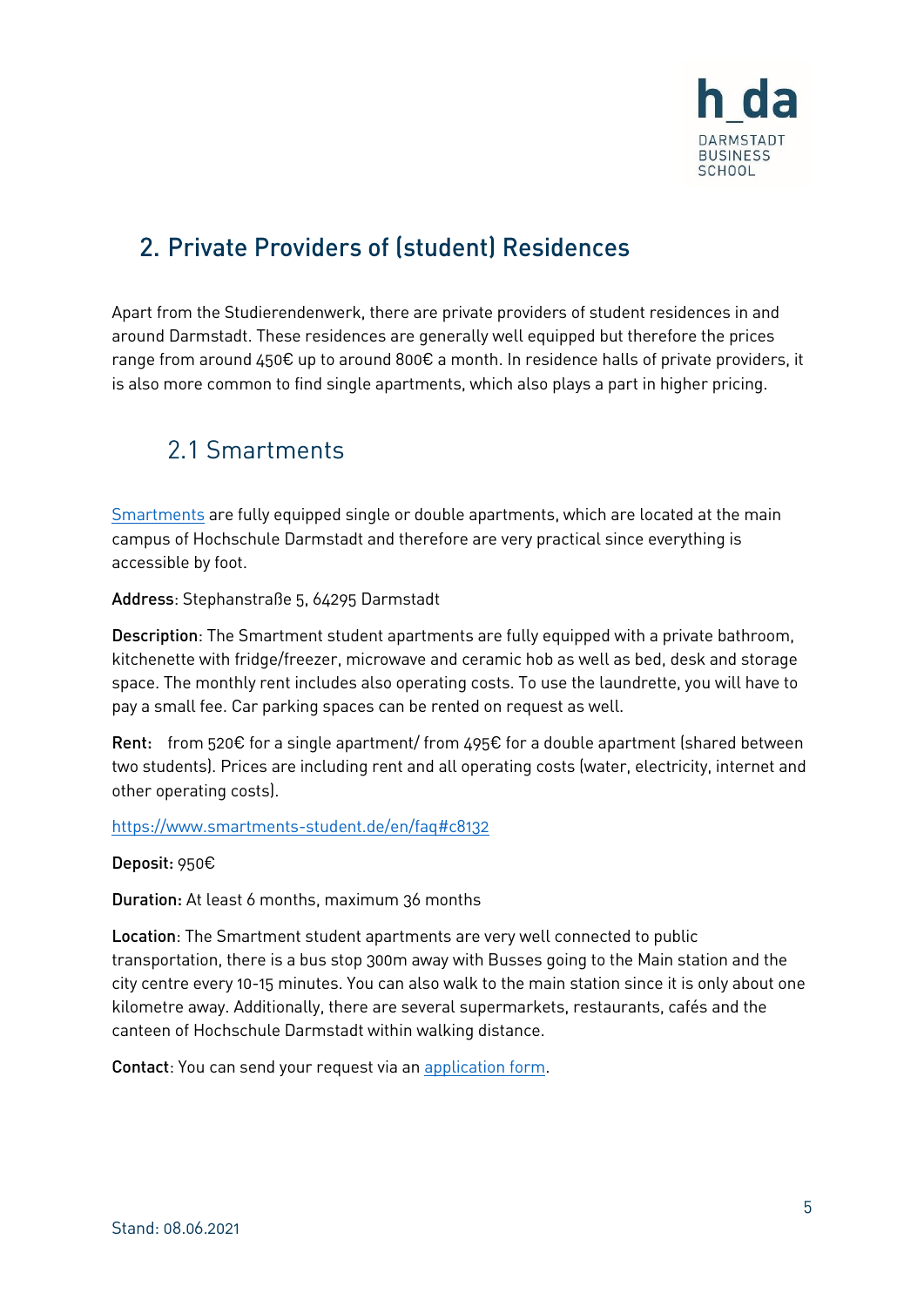

# 2.2 The FI77

<span id="page-5-0"></span>[The FIZZ](https://www.the-fizz.com/en/student-accommodation/darmstadt/) is a student residence that is right at the main campus of Hochschule Darmstadt. It features different room sizes and configurations of fully furnished rooms with private kitchen and bathroom as well as a communal kitchen, laundry room, study rooms, movie lounge and outside area.

Address: Schöfferstraße 2, 64295 Darmstadt

Description: The Fizz features fully equipped and modern apartments in different sizes and configurations from around 18-20m² up to 29-33m².

Rent: Single apartment (X-Small -18-20m²) from 620€ up to double studio apartment (29- 33m<sup>2</sup>) from 880€. The rent is all-inclusive and includes base rent, ancillary expenses, heating, electricity, internet and rent for the furniture.

Deposit: 3x base rent

Duration: At least 6 months

Location: As previously mentioned, The Fizz is located on Campus of Hochschule Darmstadt and everything you could possibly need is within walking distance. The Canteen is just across the street, the main station as around a kilometre away and the next tram and bus stop with connections to the city centre around 500 metres.

<span id="page-5-1"></span>Contact: You can send your request via an application form on their [website.](https://www.the-fizz.com/student-accommodation/darmstadt)

#### 2.3 Uninest

[Uninest](https://www.unineststudents.de/en/worldwide/germany/darmstadt) is a student residence in close proximity to the main campus of Hochschule Darmstadt. Different sizes of fully equipped apartments with bathroom and kitchenette from basic to extra-large are available.

Address: Havelstraße 9, 64295 Darmstadt

Description: The Uninest Elementum comprises of 348 fully furnished studio apartments in five modern and interconnected buildings. Communal facilities include a laundry room, a roof terrace, study rooms, common rooms, and a fitness room. Parking spaces are available to rent as well.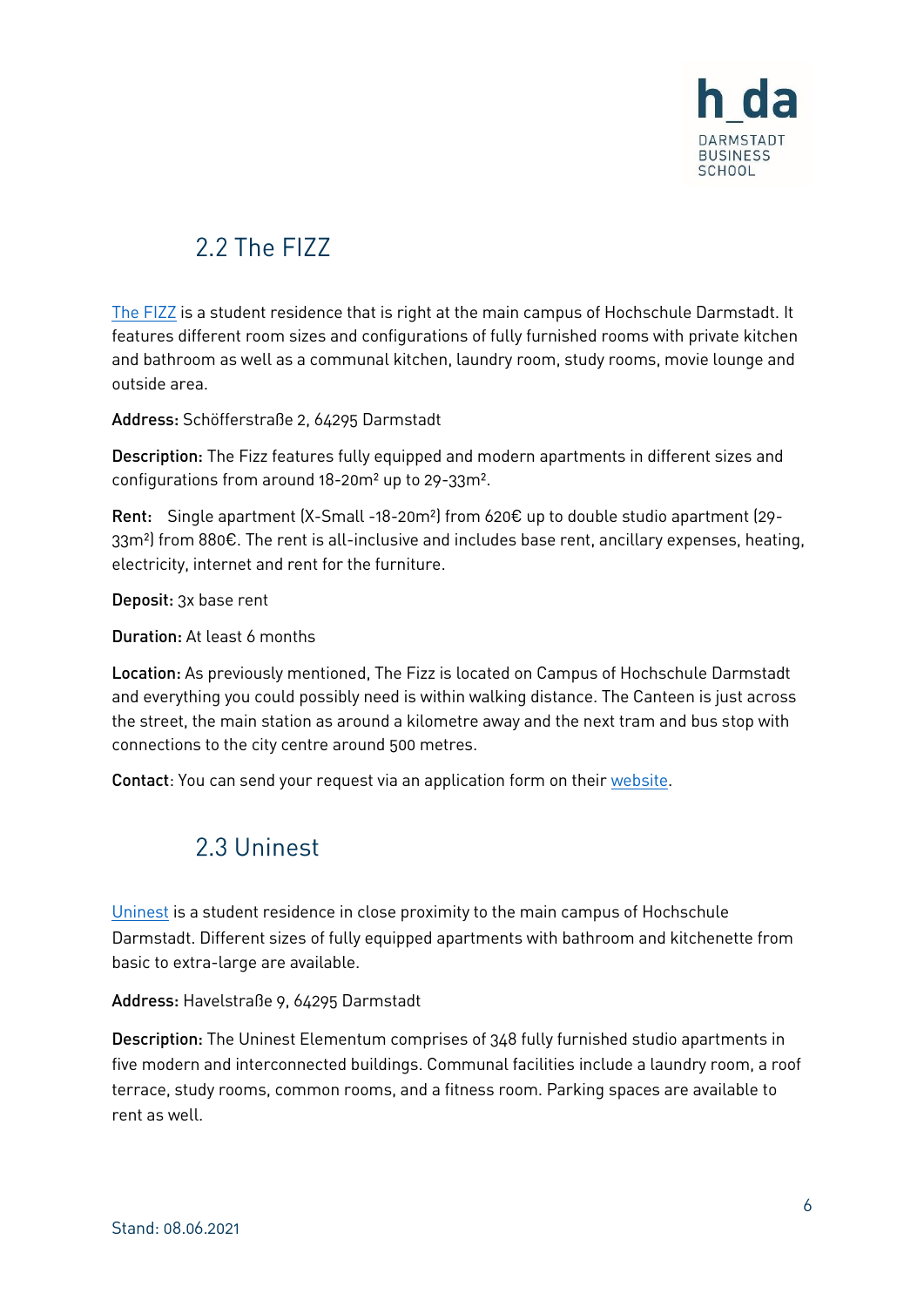

Rent: sizes range from 'Studio Basic' (16m² or more), from 539€ to 'Studio XL' (30m² or more), from 789€ per month. The rent is all-inclusive and includes heating, electricity, water, internet and all operating costs.

#### Deposit: 3x base rent

Duration: At least 1 year (51 weeks)

Location: The location of Uninest Elementum is ideal for studying and living in Darmstadt. The Campus of Hochschule Darmstadt is accessible by foot within less than five minutes, the next tram/bus stop with connections to the city centre is around 300 metres away and the main station is less than a kilometre away as well.

<span id="page-6-0"></span>Contact: [elementum@unineststudents.de](mailto:elementum@unineststudents.de) Phone: +49 (0) 69 959086222

#### 2.4 Vegis

[Vegis](https://vegis-immobilien.de/studentenwohnheime-appartementvermietung/dieburg/) provides a residence hall (Camp5) in Dieburg east of Darmstadt in close proximity to the Media Campus of Hochschule Darmstadt. Unfortunately, their homepage is in German only, but you can find a summary of the most important information below.

**Address:** Am Campus 5, 64807 Dieburg, Deutschland

Description: The residence hall Camp5 features modern architecture and comprises of 142 single room apartments (around 21-22m²). Every Apartment is fully equipped with a bathroom, a small kitchen and furnished. A communal laundry room can be used for a fee. Car parking spaces can be rented for 25€ per month. The deposit amounts to three monthly rates.

Rent:  $468,00 \in \text{ALL-IN-Rent including electricity, water, heating, ancillary expenses and}$ internet

Deposit: 3x base rent

Duration: Please ask the provider

Location: Right next to the apartment building there are several supermarkets as well as cafés and the canteen of Hochschule Darmstadt. Dieburg main station is 1,4km and provides a good connection to Darmstadt (around 20 minutes) and other regional and interregional destinations. To reach the campus of h\_da you can either walk from the main station (10- 15min) or you can take any bus or tram to the stops 'Berliner Allee' or 'Hochschule' (5min).

Even though the website is German only, the [application form](https://vegis-immobilien.de/wp-content/uploads/2020/01/Bewerbungsbogen-neu-Studenten_engl01-20.pdf) is provided in English.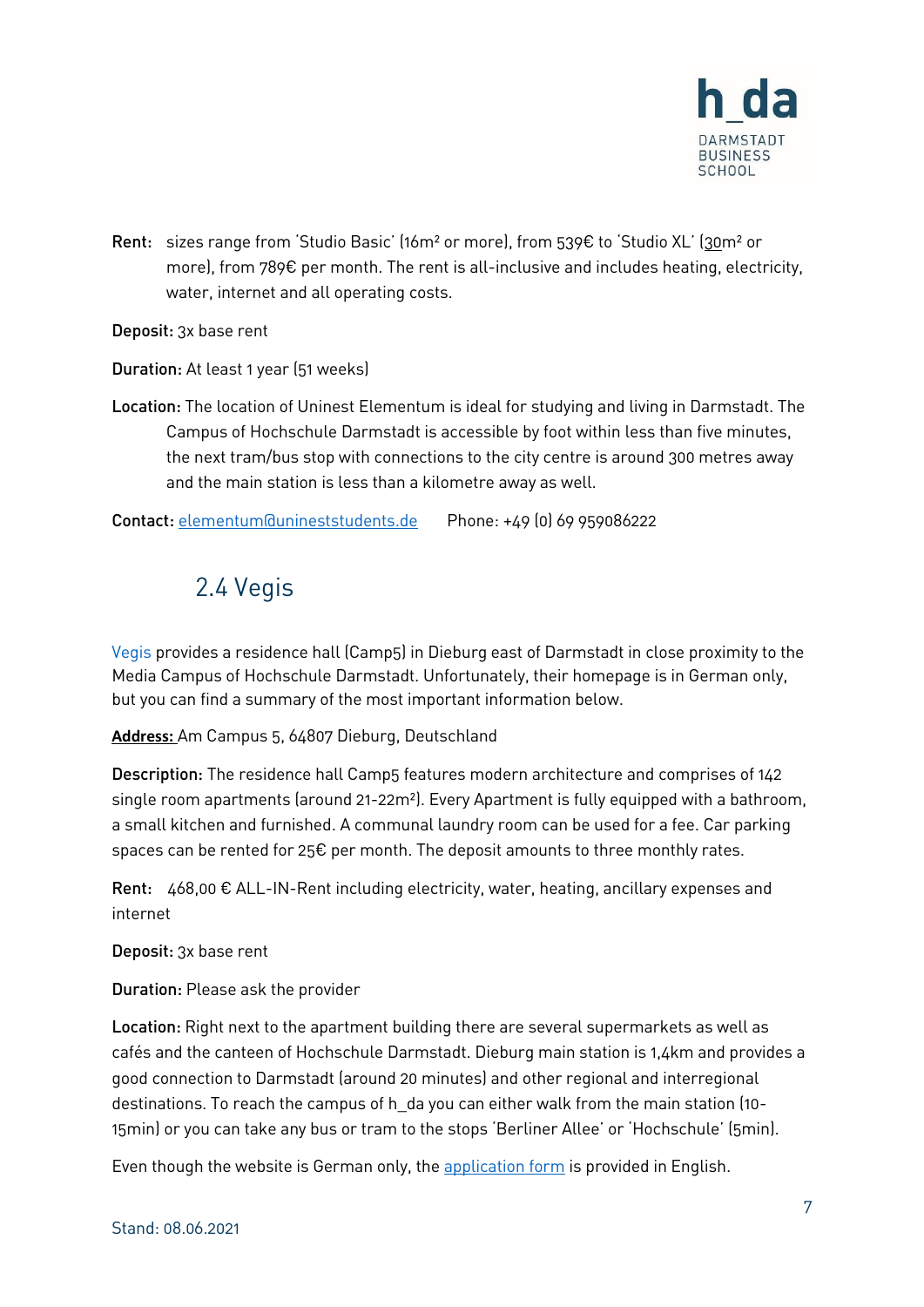

<span id="page-7-0"></span>Contact: [camp5@vegis-immobilien.deP](mailto:camp5@vegis-immobilien.de)hone: +49 (61 02) – 7503-257

### 2.5 Quartier 56

[Quartier 56](https://www.quartier56.com/) is another residence hall in Dieburg and close to the Media Campus of Hochschule Darmstadt. Most of their homepage is in German as well but they also have an **FAQ** Section for international students.

Address: Altheimer Str. 56-58, 64807 Dieburg

Description: Quartier 56 features 113 private rooms, divided in units of 4-8 rooms with communal bathroom and kitchen per unit. Each room has its own washbasin and mirror and is furnished with a bed, desk, wardrobe and curtains. The only thing you need to bring is bedding such as sheets pillows and blankets. There is a communal laundry room (coin-operated), a green courtyard and free car parking spaces. The minimum rental period is 12 months and can be extended for another 12 months.

Rent: 310€ including all operating costs such as heating, electricity and internet. A Deposit of 500€ has to be paid before you move in.

<https://www.quartier56.com/international-students/>

Deposit: 500€

Duration: minimum of 12 months

Location: Quartier 56 is about 20km away from Hochschule Darmstadt but due to its close proximity to the Media Campus (5-minute walk), you have access to public transportation to the train station with connections to Darmstadt, Frankfurt and other regional and interregional destinations.

<span id="page-7-1"></span>Contact: You can send your request vi[a contact form.](https://www.quartier56.com/kontakt) Phone: +49-6071-828780

#### 2.6 Stolze Haus

[Stolze Haus](https://www.stolzehaus.de/en/) is a newly built, modern residence hall in Darmstadt's city centre and close to the campus of Hochschule Darmstadt. It combines a good location with fully furnished apartments and generous communal areas including courtyard.

Address: Neckarstraße 4 + 6, 64283 Darmstadt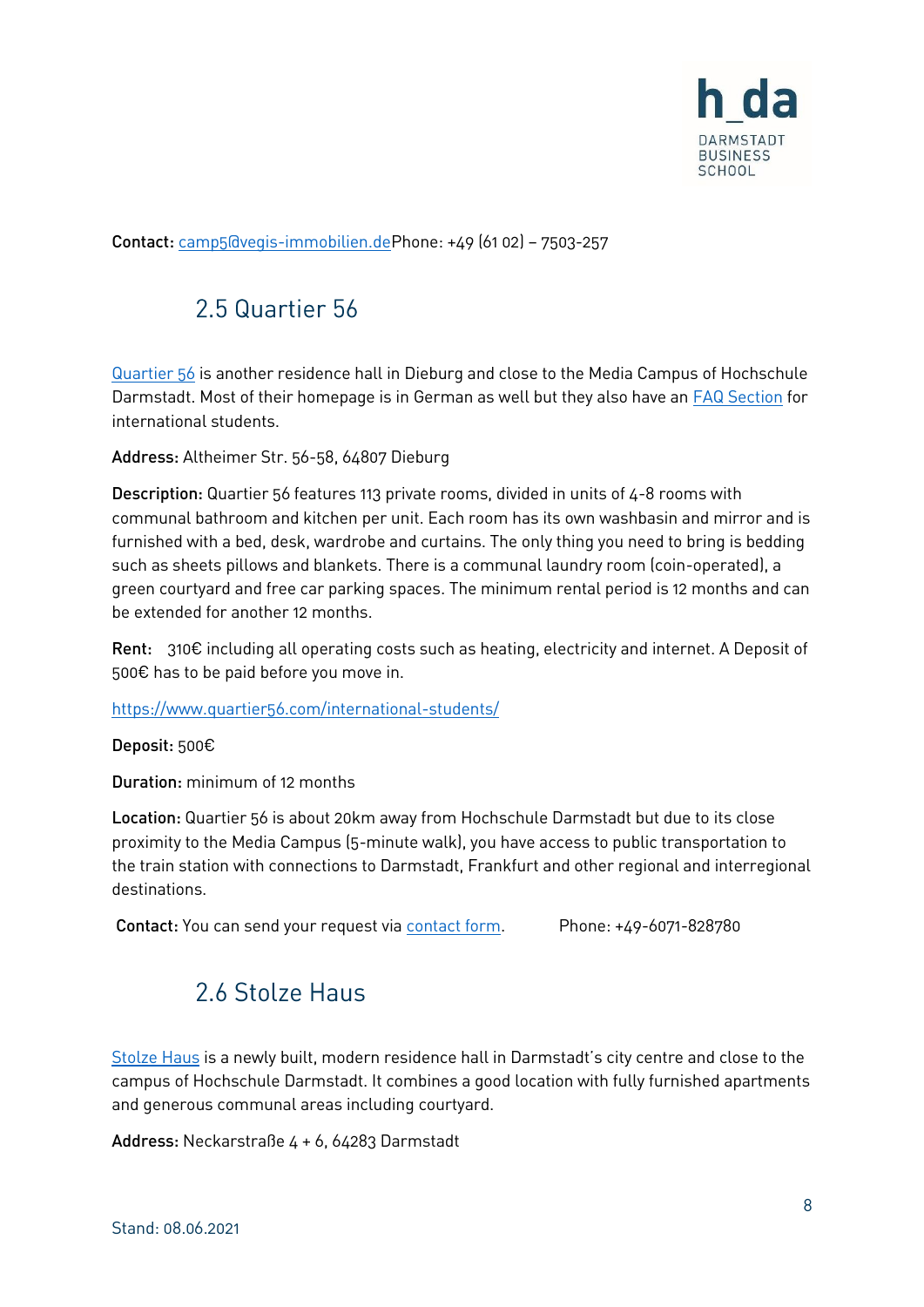

Description: Stolzehaus is a Premium residence hall aimed towards students and young professionals. The rooms start from around 22m² and they are fully furnished with a bed, shelf, desk & chair, Kitchenette with stove, microwave, fridge, freezer and ensuite bathroom. The jointly used areas feature a community room with kitchen, cinema room, inner courtyard, rockery and a bicycle garage.

Rent: starting from 466€ per month plus 120€ utility cost (covering electricity, heating, water, internet, TV and all other ancillary costs). Washing machine and dryer are coin operated. Car parking spaces are available for a fee as well.

Deposit: 3x base rent (1398€)

Duration: at least 9 months, maximum of 3 years (after 3 years you can sign a new contract)

Location: Stolzehaus is close to the junction of Rheinstraße and Neckarstraße, which gives you access to all the important bus and tram lines going to the city centre and the main station. Being so close to the city centre and the campus also allows you to walk there within 10-15 minutes. Supermarkets and other shops and restaurants are within walking distance as well.

<span id="page-8-0"></span>Contact: You can send your request via an application form or via [info@imwoconsult.de](mailto:info@imwoconsult.de) Phone: +496151 36 00 330.

### 2.7 Katholische Hochschulgemeinde (KHG)

The [catholic university community of Darmstadt](https://bistummainz.de/seelsorge/khg/darmstadt/wohnen/) (KHG) offers a total 41 low-priced rooms in 2 residence halls in Darmstadt

Adress: Feldbergstraße 32, 64293 Darmstadt (32 rooms); Nieder-Ramstädter Straße 30, 64283 Darmstadt (9 rooms)

Description: The residence hall located at Feldbergstraße 32 comprises of 5 flat shares with 6 or 7 tenants each. The rooms are fully furnished and feature bed, wardrobe, shelf, desk & chair and a washbasin. Kitchen and bathroom are jointly used and in addition to that, a communal learning room, TV room and a big community room can be used by the tenants as well.

The residence hall at Nieder-Ramstädter Straße 30 (NR30) consists of 3 flat shares with 3 tenants in each flat. Since the building is on the campus of the Catholic college, you are expected to take part in the church services and the catholic community.

Rent: starting from 210€, including all ancillary costs such as heating, electricity, water and internet.